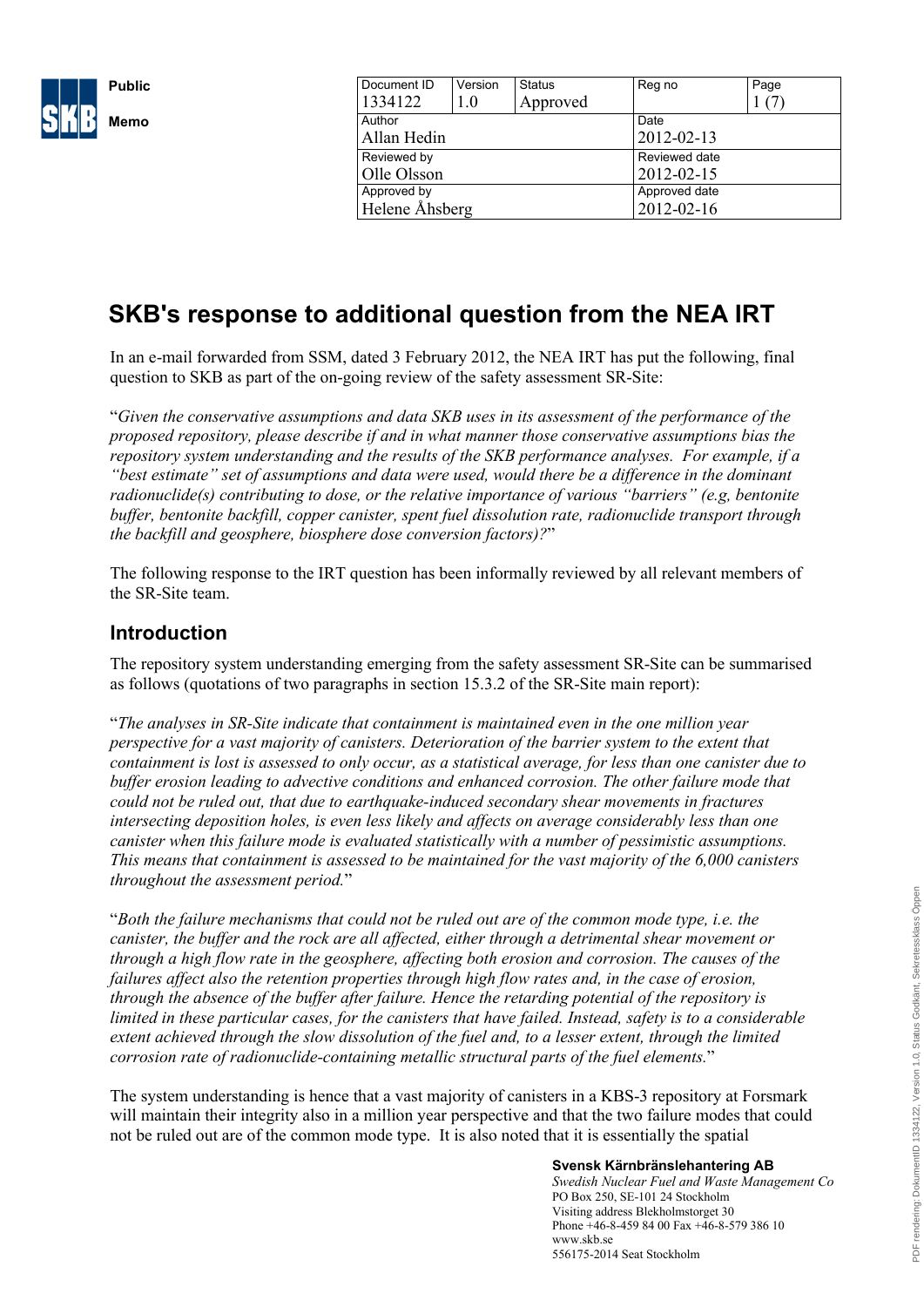variability of the natural system that causes the differences between canisters in the repository. The canisters for which failure cannot be ruled out are those located in positions where the groundwater flow rate is at the extreme high-end tail of the distribution and/or in positions intersected by the largest fractures in the stochastic discrete fracture network.

The two failure modes have been pessimistically assessed in SR-Site in order to demonstrate compliance with the regulatory risk limit with a high degree of confidence. There is, however, also a wealth of information in the SR-Site report that shows the behaviour of the system under less pessimistic assumptions. In the following, a summary of such results is given with the view of discussing the effects of the pessimistic assumptions made in the compliance demonstration. An attempt to define a "best estimate" case, as mentioned in the IRT's question, is made for the corrosion scenario, but not for the shear load scenario since *i*) the former dominates the calculated risk and *ii*) the basis for defining a best estimate case is less developed for the latter.

### **System behaviour for the erosion/corrosion scenario**

### Buffer erosion and canister corrosion

The only situation in which canisters are assessed to fail due to corrosion is one where the buffer's protective function has been lost due to erosion. The extent of the erosion process is assessed in sections 10.3.11 and 12.2.2 of the SR-Site main report.

After consideration of all uncertainties affecting the erosion process, the assessment is summarised as three different cases: No erosion, erosion according to the SR-Site erosion model and a bounding, pessimistic case of advective conditions in all deposition positions from the time of deposition, see section 12.2.3. The latter case is used in the compliance demonstration. If a "best estimate" case were to be selected, the "middle" case where erosion occurs according to the SR-Site erosion model is deemed reasonable – motivated by the evaluation of uncertainties in section 10.3.11 sub-heading "Identified uncertainties and their handling in the subsequent analysis" and in section 12.2 that demonstrate that both lower and higher extents of erosion are conceivable. A number of factors affect the extent of erosion calculated with this "best estimate" model. These are evaluated in section 12.2.2, subsection "Quantitative sensitivity analysis of buffer erosion/colloid release". Based on the discussion in that section, the semi-correlated base case in Figure 12-3 is deemed reasonable to use as a "best estimate" case.

Concerning the extent of enhanced corrosion when advective conditions have arisen in the deposition hole, this is controlled essentially by the hydrogeological conditions and the groundwater concentration of sulphide, as evaluated in sections 10.4.6, 10.4.9 and 12.6.2 of the SR-Site main report. In consistency with the erosion analyses, the semi-correlated hydrogeological model is deemed reasonable to use for a discussion of a best estimate case. The sulphide concentration is in SR-Site treated probabilistically and based on measured concentrations at the Forsmark site. This is seen as a reasonable approach. It is, however, noted that assuming that the concentrations vary over time such that the temporal variation at a certain position would correspond to the spatial variability over the site at repository depth today, would result in no failed canisters (second case from left in Figure 12-17 of the SR-Site main report).

The "best estimate" case selected above results in a mean value of 0.12 failed canisters in one million years as opposed to the value of 0.86 obtained for the case used in the compliance demonstration, see Figure 1 below (Figure 12-18 of the SR-Site main report). This is thus a moderate reduction of a failure rate that is already low in the more pessimistic compliance case.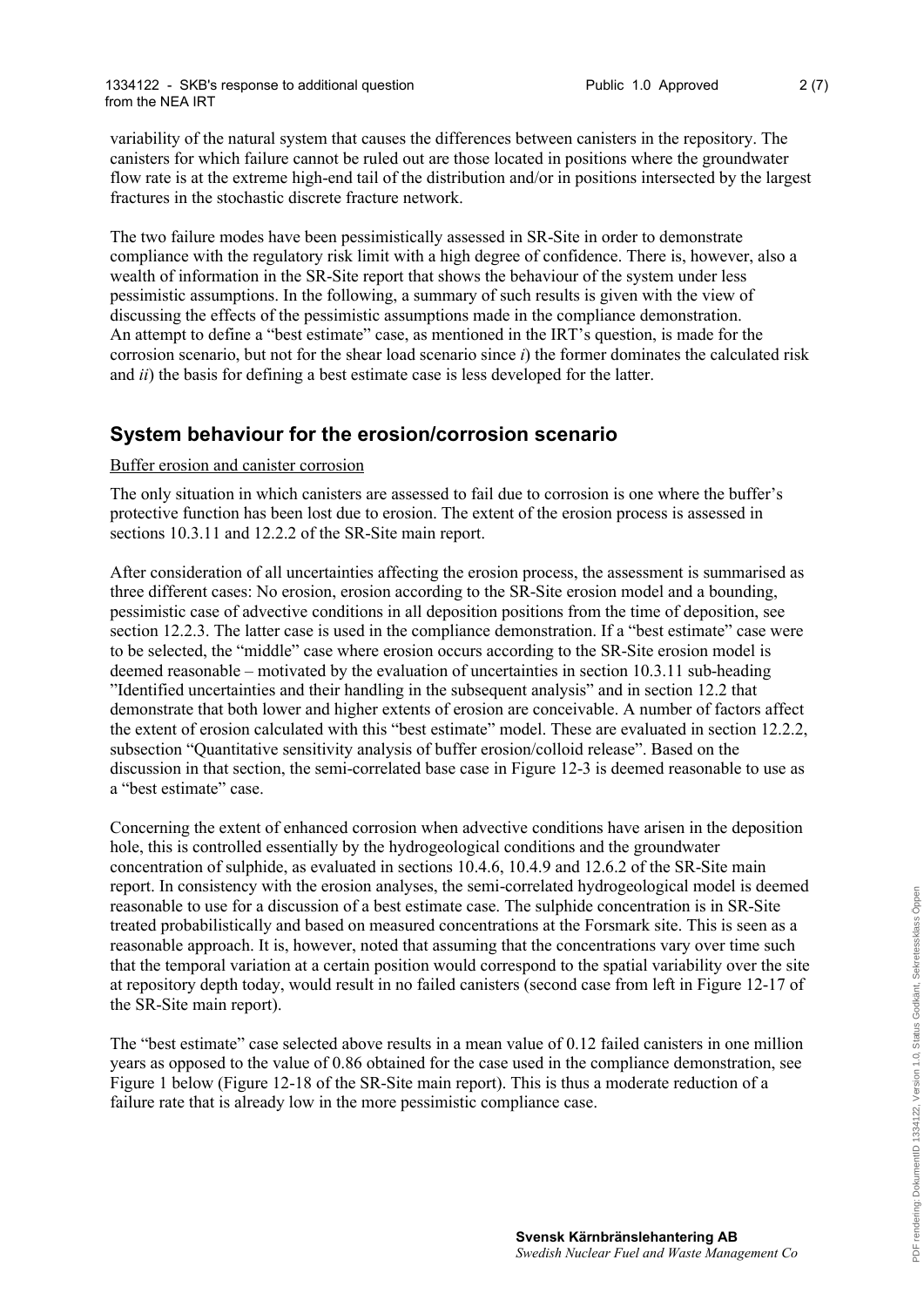| Hydrogeological<br><b>DFN</b> model |  |                              | <b>Mean number of</b><br>advectice positions |          |                               | <b>Mean number of</b><br>failed canisters |  |
|-------------------------------------|--|------------------------------|----------------------------------------------|----------|-------------------------------|-------------------------------------------|--|
|                                     |  |                              | (at $10^5$ yrs) at $10^6$ yrs                |          | (at $10^5$ yrs) at $10^6$ yrs |                                           |  |
|                                     |  | <b>Initial advection</b>     | (6000)                                       | 6000     | (0.055)                       | $1.2$                                     |  |
| <b>Uncorrelated</b>                 |  | <b>SR-Site erosion model</b> | (1.2)                                        | 280      | (0.004)                       | 0.65                                      |  |
|                                     |  | <b>No advection</b>          | (0)                                          | 0        | (0)                           | 0                                         |  |
|                                     |  |                              |                                              |          |                               |                                           |  |
|                                     |  | <b>Initial advection</b>     | (6000)                                       | 6000     | (0.013)                       | 0.18                                      |  |
| <b>Semicorrelated</b>               |  | <b>SR-Site erosion model</b> | (0.6)                                        | 19       | (0)                           | 0.12                                      |  |
|                                     |  | <b>No advection</b>          | (0)                                          | $\bf{0}$ | (0)                           | 0                                         |  |
|                                     |  |                              |                                              |          |                               |                                           |  |
|                                     |  | <b>Initial advection</b>     | (6000)                                       | 6000     | (0.043)                       | 0.86                                      |  |
| <b>Fully correlated -</b>           |  | <b>SR-Site erosion model</b> | (1.2)                                        | 19       | (0.005)                       | 0.57                                      |  |
|                                     |  | <b>No advection</b>          | (0)                                          | 0        | (0)                           | $\bf{0}$                                  |  |

*Figure 1. Mean number of advective deposition positions and mean number of failed canisters for the calculation cases identified as relevant for the corrosion scenario. The middle case within the ellipse may be seen as a best estimate for erosion and corrosion.* 

### Dose consequence calculations

A number of cases of consequence calculations for the corrosion scenario are shown in Figure 13-40 of the SR-Site main report, reproduced as Figure 2 below.



*Figure 2. Summary of far-field mean annual effective dose for probabilistic calculations for the corrosion scenario. The peak doses are given in parentheses in μSv.*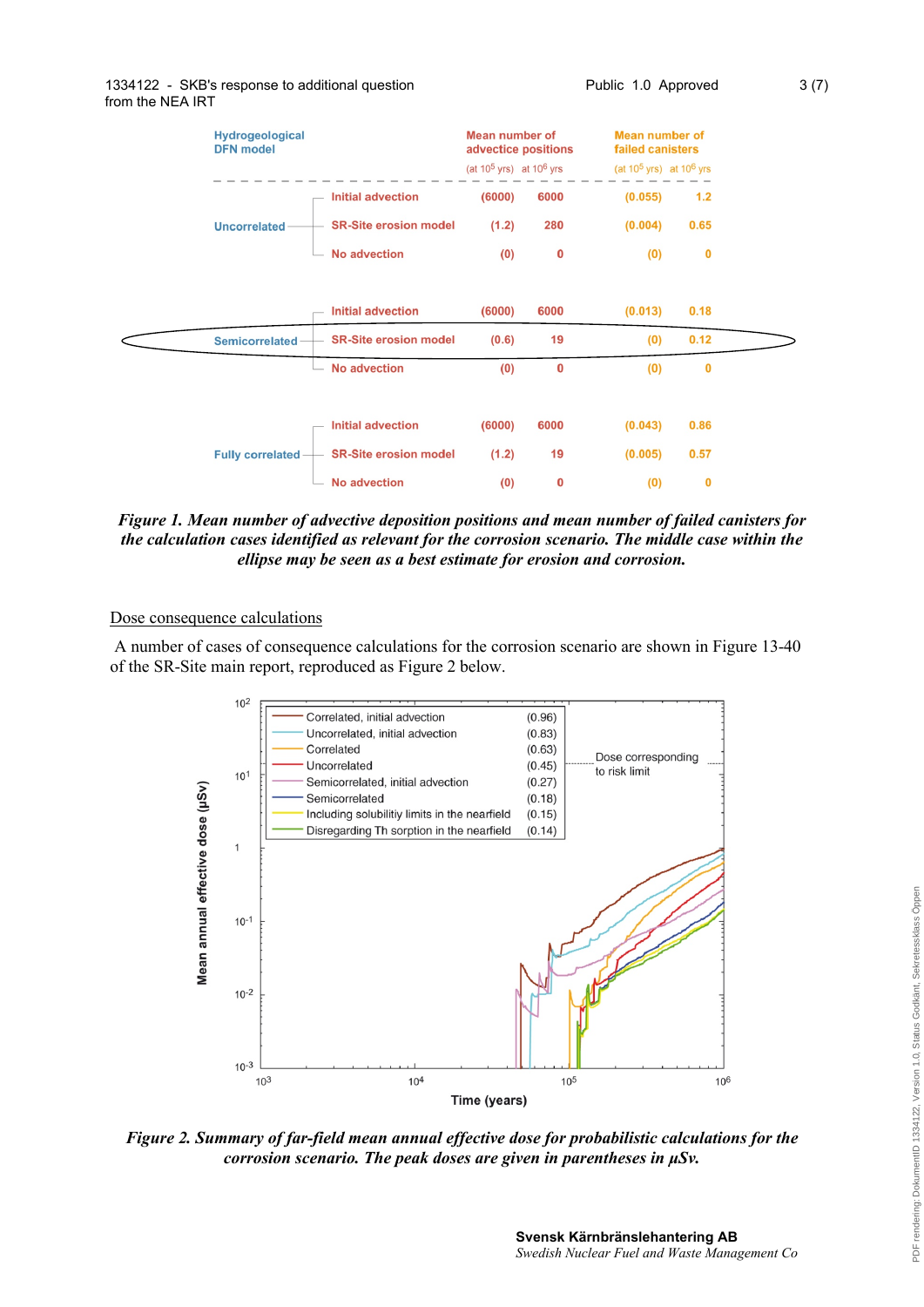As seen in the figure, the semi-correlated base case (the dark blue curve) yields a dose that is less than an order of magnitude below the pessimistic compliance case, i.e. the correlated case with initial advection (the brown curve). Assumptions underlying the transport cases are discussed in the following.

- Generally, the input data to the transport calculations are given as probability distributions established in the SR-Site Data report. These have been cautiously selected according to established procedures, but cannot be characterised as particularly pessimistic and should hence not bias the system understanding.
	- One possible exception to the above is the fuel dissolution rate in the very long term. The following is stated in section 13.5.5 of the SR-Site main report: "*Even though there is hardly any uncertainty in the fact that the radiolytic dissolution rate of spent fuel will decrease with time, the SR-Site model pessimistically neglects this decrease and assumes a constant dissolution rate, which varies within broad ranges to cover conceptual and other uncertainties.*" Since the fuel dissolution rate is the main determining factor for the radionuclide release rate from the near field, it could be argued that a "best estimate" fuel dissolution rate would be even lower than the lowest value (the fraction  $10^{-8}$  / year) in the distribution used in SR-Site. No attempt was, however, made in SR-Site to substantiate such a value.
- For reasons given in section 13.5.2, subsection "Radionuclide release", solubility limits are cautiously not taken into account in the erosion/corrosion scenario. A variant case where solubility limits, including the effects of co-precipitation of radium with barium, are taken into account is also calculated. As seen in the resulting yellow curve in Figure 2, the reduction relative to the semicorrelated case is very minor. This is another effect of the common underlying cause of high erosion rate, high corrosion rate and low geosphere retention in a few deposition positions, namely the high groundwater flow rate at these positions. The high flow rates renders the solubilities ineffective as limiting factors for outward transport of radionuclides from the deposition positions since the solubilities are, in most cases, never reached due to the high water turn-over in the deposition holes. The assumption of neglected solubility limits, including co-precipitation of radium and barium, is thus not seen as biasing the understanding of the system. As seen in the more detailed figures 13-24 and 13-25 of the SR-Site main report, this also applies to all important nuclides and not only the dominant Ra-226.
- Containment by the insert and by the fuel cladding when the copper canister has failed is neglected. This is, however, not seen as biasing the results significantly since the copper corrosion failure times are of the order of 100,000 years and this is long compared to any containment time that could be substantiated for the cladding or the insert at the deposition positions under consideration.
- Regarding the modelling of the dose conversion factors summarised in section 13.2 of the SR-Site main report, the parameters describing transport and accumulation in the biosphere have generally been selected as "best estimate". However, for calculations of human exposure, conservative assumptions have been introduced to deal with uncertainties related to the use of contaminated land and water resources (in accordance with regulatory requirement).

As the LDFs capture the consequences for the most exposed inhabitants (irrespective of exposure pathways, location in landscape and time), the analysis of LDF variation in sections 13.2.4-13.2.6 give good insight into what matters for "the worst case" dose, but may not give an unbiased picture with respect to underlying patterns in environmental concentrations of radionuclides. For example, the limited spatial and temporal variation for radionuclides where drinking water is the dominant pathway (Figure 13-9 in section 13.2.4), reflects the pessimistic assumption that a well is always assumed to be drilled into the release plume. Thus to deduce what factors are important for transport and accumulation of radionuclides in the biosphere (e.g. spatial and temporal variation, as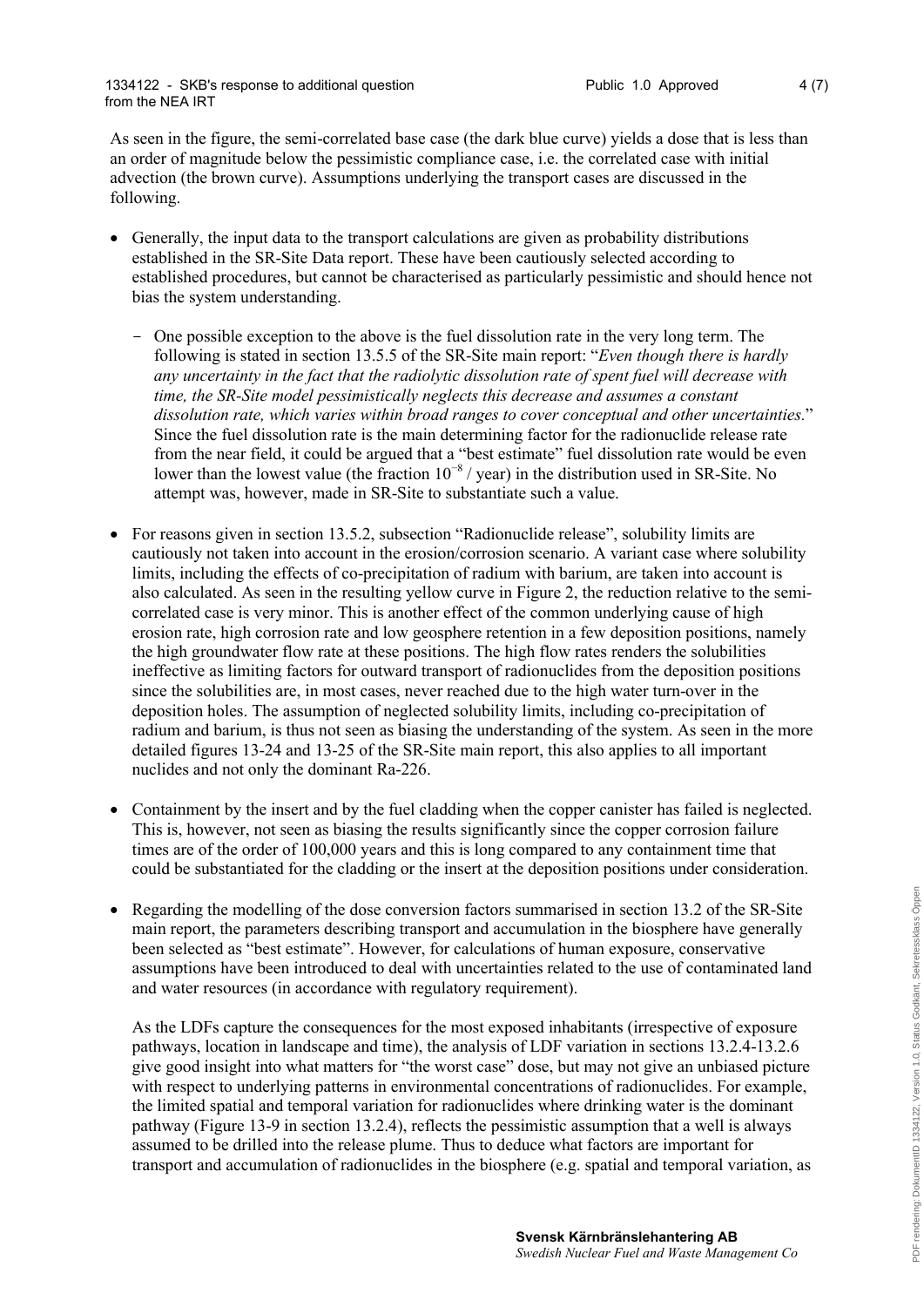well as the impact of individual parameters), LDF variation needs to be critically combined with the underlying information on sources and pathways of exposure.

 All dose curves shown in Figure 2 above are calculated under the assumption that present day, temperate conditions prevail throughout the one million year assessment period. The effect on system behaviour of a varying climate is illustrated in Figure 3 (identical to Figures 13-33 in section 13.5.6 of the SR-Site main report). The result demonstrates that the consequences for temperate conditions essentially form an upper bounding envelope of the more rapidly varying results of a time dependent climate.



*Figure 3. Expected doses with and without climate related flow changes for the semi-correlated case. The solid blue curve is the near-field release expressed as an annual effective dose. The black and green curves are far-field annual effective dose without and with flow changes, respectively. In addition to the flow, also the biosphere type is assumed to change in accordance with the varying climate when calculating the green curve.*

In summary, it is our view that the data and assumptions used in the consequence calculations for canisters that have failed fail in the corrosion scenario essentially do not bias the understanding of the system for that scenario, and that this has been demonstrated by a reasonable set of calculation cases. To obtain the full view of the system understanding, not only the compliance case must be considered, but also the results of all variant cases and sensitivity analyses in the assessment.

For the vast majority of canisters that do not fail in the corrosion scenario, the system behaves differently. These canisters maintain their containment potential, and, as summarised in section 15.3.2 of the SR-Site main report, for these canisters "*...retardation is a latent safety function throughout the assessment period. A more general view of the retarding potential of the buffer and the host rock is obtained from the analyses of hypothetical, complete losses of barrier functions in Section 13.7.3.*" The results of those analyses also form an essential part of the system understanding since they demonstrate the retention function over the entire ensemble of canister positions. From the results of the postulated, hypothetical failures, it is e.g. obvious that other nuclides than Ra-226 may dominate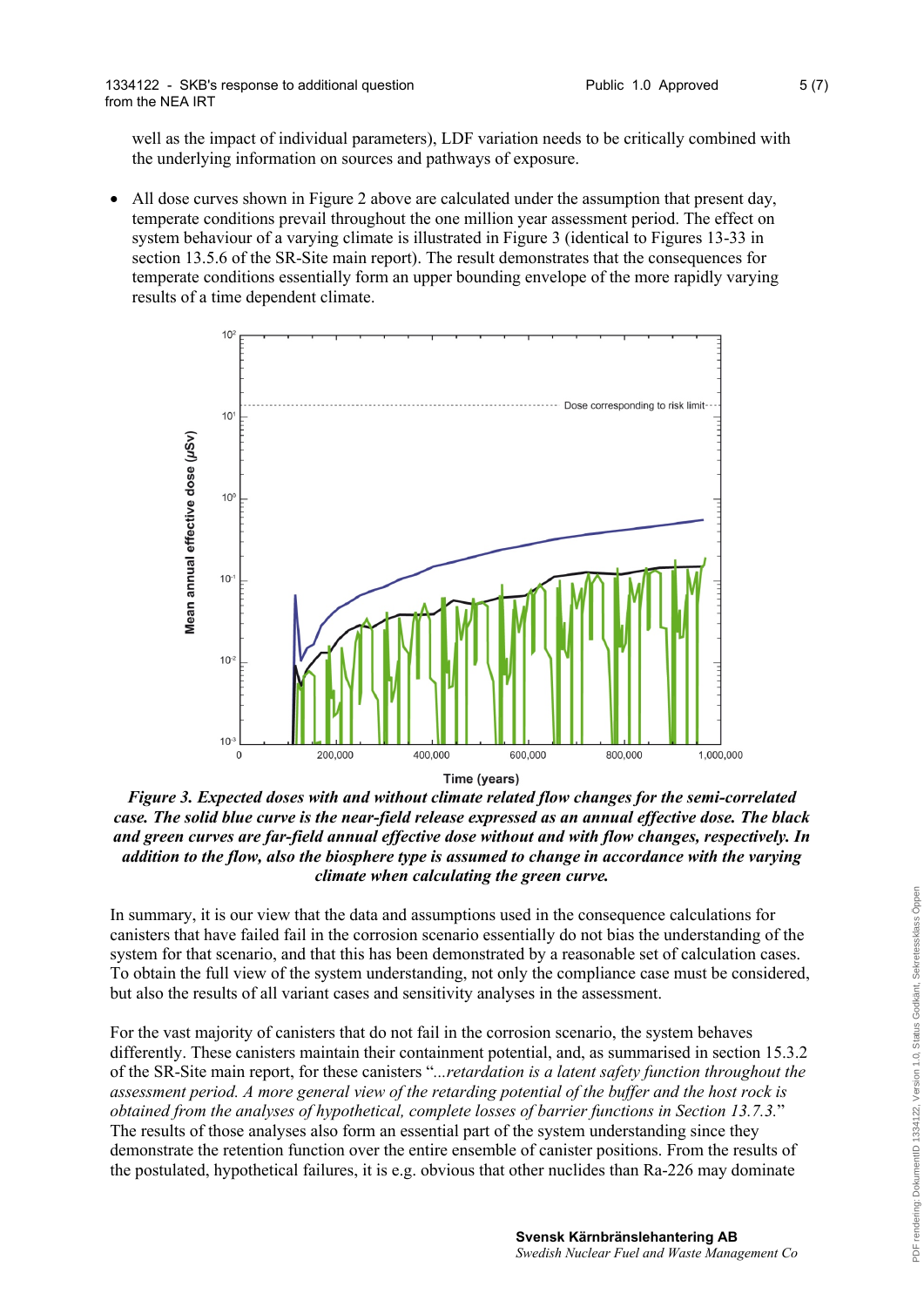the dose, and that both the buffer and the host rock provide considerable retention for many of the hypothetical failure cases.

Finally, it is important to bear in mind that a case where no erosion-induced advective conditions arise is included among the cases considered in SR-Site. Further research could well lead to a considerably strengthened support for this case where no canisters fail and where there are thus no consequences in the corrosion scenario.

### **System behaviour for the shear load scenario**

In the shear load scenario, the likelihood of canister failures due to earthquake-induced secondary shear movements in fractures intersecting deposition positions is evaluated as are the consequences should such a failure occur. A number of pessimistic assumptions are made in the assessment of the *likelihood* of this failure mode, see e.g. sections 12.8.2 and 12.8.3 of the SR-Site main report for an elaborate discussion. In short, the pessimistic assumptions are:

- Shear-movement-induced *local* deformations in the canister insert that exceed criteria for local fracture propagation in the insert are assumed to always lead to *global* failure of the insert.
- No credit is taken for the containment capacity of the ductile copper shell once the insert is assumed to have failed.
- All shearing fractures are assumed to intersect the canister at the most unfavourable point and angle.
- The DFN model version that results in the largest number of potentially damaged canisters is used.
- The primary earthquake is assumed to occur on the deformation zone in the repository that affects the largest number of canisters and the largest earthquake compatible with the size of this zone is assumed.
- If a second, large earthquake occurs, it does so on the same zone as the first, and its induced secondary movements are pessimistically assumed to be parallel with those of the first.

Less pessimistic assumptions regarding the above factors would result in reductions of the calculated mean number of failed canisters in the shear load scenario, which was pessimistically determined to be 0.079 at one million years in SR-Site.

Regarding the *consequence calculations*, the modelling is similar to that of the corrosion scenario, with one significant exception: Advective transport times and retention in the geosphere are completely neglected since no attempt was made to characterise the transport characteristics of a deposition-hole-intersecting fracture after a major shearing event. A less pessimistic handling could potentially demonstrate that geosphere transport and retention are significant at least for early releases that are dominated by short-lived nuclides. (In contrast to the corrosion scenario, early releases cannot be entirely excluded for the shear load scenario, see Figure 13-49 in section 13.6.2 of the SR-Site main report.)

In summary, further work is likely to demonstrate that the system performs better than documented in SR-Site with respect to the likelihood of shear load failures and with respect to the retention properties of the geosphere for an early shear load failure. A probabilistic assessment of the response of the buffer/canister system to shear loads is underway and expected to contribute to an improved system understanding.

It is noted that the maximum risk pessimistically calculated for the shear load scenario is about two orders of magnitude below the regulatory risk limit.

For the vast majority of canisters that do not fail in the shear load scenario, the same arguments regarding system understanding as given above for the corrosion scenario apply.